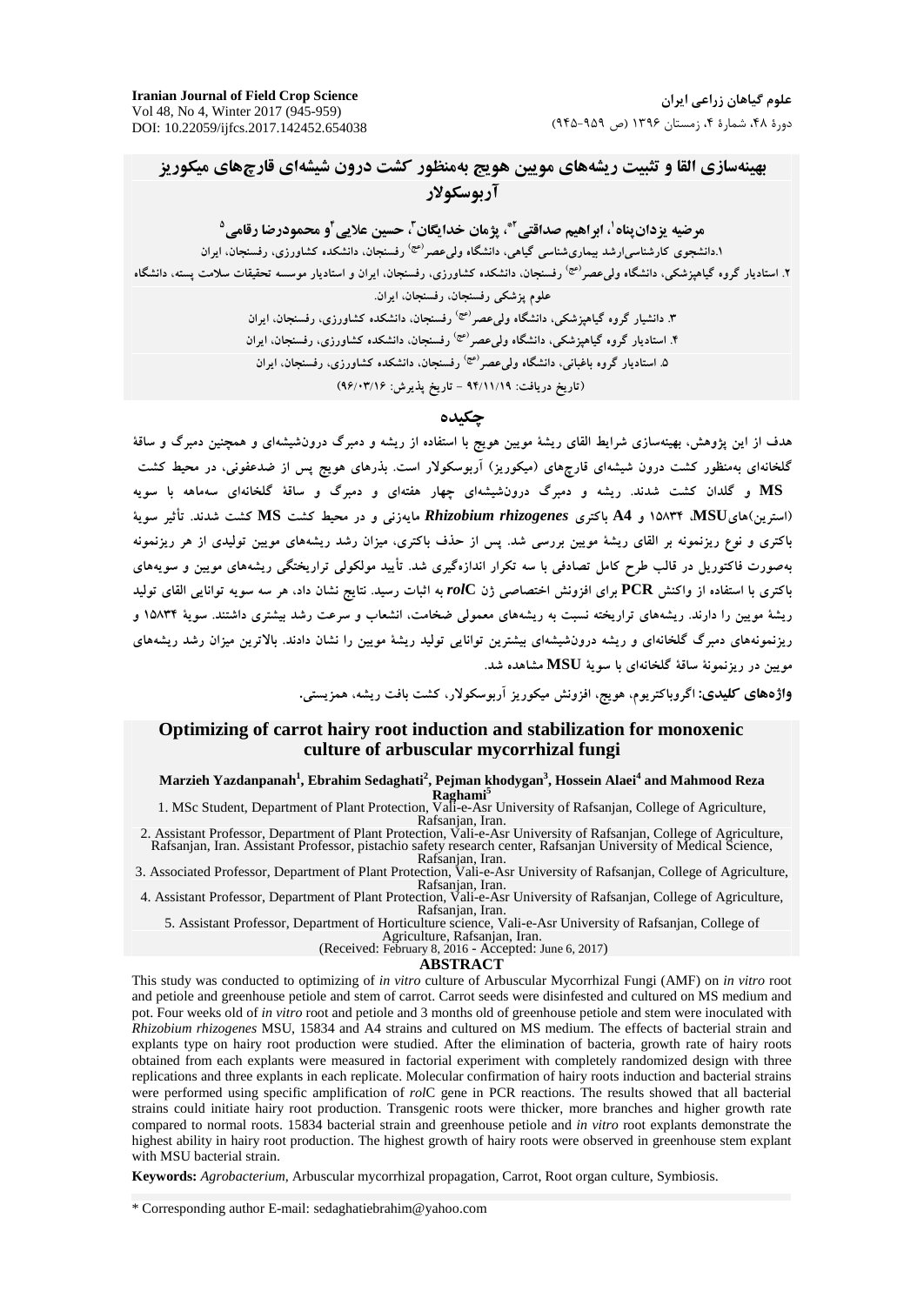#### مقدمه

میکوریز نوعی رابطهٔ همزیستی بین برخی قارچها با ریشهٔ گیاهان است. در بین انواع مختلف رابطههای قارچریشهایی، قارچهای میکوریز آربوسکولار از مهمترین عاملهای همزیست اجباری ریشهٔ گیاهان به شمار رفته و تا حدودی با ۸۰ درصد گونههای گیاهی Blaszkowski, 1994; ) برقرار می کند IJdo *et al*., 2011). مهمترين و بارزترين تأثير سودمند قارچهای میکوریز آربوسکولار، افزایش رشد گیاه میزبان است که بهطورمعمول بهواسطهٔ افزایش جذب آب و عنصرهای غذایی کمتحرک بهویژه فسفر، روی و مس صورت میگیرد ( Bolan, 1991; Schalamuk et al., 2006). در رابطههای میکوریز مقاومت گیاهان در برابر عاملهای بیماریزای خاکزاد و تنشهای غیر زیستی مانند شوری و خشکی افزایش مییابد (Shi et al., 2006). بنابراین، قارچهای میکوریز آربوسکولار اهمیت بومشناختی (اکولوژیکی) قابل توجهي دارند و بدون آنها عملكرد و كيفيت محصولات کشاورزی کاهش مییابد ( & Corkidi .(Rincon, 1997; IJdo et al., 2011

به علت ماهیت همزیستی اجباری قارچهای میکوریز آربوسکولار، افزونش آنها در مجاورت ریشههای زنده صورت میگیرد که مهمترین محدودیت برای به کارگیری این گروه مهم قارچی در Powell & Bagyaraj, ) زمینهای زراعی و باغی است 1986). تاكنون چهار روش آبكشتى (هيدروپونيک)، هواكشتى يا آئروپونيک ( Mosse & Thompson, 1984)، كشت گلدانى (Klironomos & Hart, 2002) و سیستم کشت درون شیشهای ( Mosse & Hepper, 1975) برای افزونش قارچهای میکوریز آربوسکولار به کار گرفته شده است. نظام کشت درون شیشهای همراه با ریشههای تراریختهشده توسط T-DNA (Transfer DNA) بيشترين موفقيت را در افزونش اين قارچها در یی داشته است (Bidondo et al., 2012). کشت درون شیشهای نخستین بار با استفاده از نظام کشت دوگانهٔ اسپورهای Funneliformis mosseae و ریشههای طبیعی شبدر با موفقیت انجام شد ( Mosse

Hepper, 1975). نخستین گزارش مبنی بر استفاده از ریشههای القایی ناشی از تلقیح باکتری Rhizobium rhizogenes بهمنظور کشت ریشه و قارچ توسط (1987) Mugnier & Mosse (1987) انتشار يافت. آنان توانستند ریشههای تراریختهٔ پیچک ( Convolvulus ا با اسیور قارچ F. mosseae و در محیط , sepium ساخت (سنتز)شده، پرگنه (Colonization) کنند.

در روش افزونش درون شیشهای قارچهای میکوریز آربوسکولار با ریشههای تراریختهشده با -T DNA، به دليل وجود ژن توليدكنندهٔ سايتوكينين، ریشهها بهشدت منشعب شده و شمار فراوانی ریشههای ریز (ریشه مویی) تولید میکنند که برای استقرار این گروه از قارچها مناسب بوده و باعث افزونش و تولید شمار زیادی اسپور میشود. کارایی بالای این روش برای افزونش و تولید اسپورهای بدون آلودگی، موجب شده تا از این روش بهصورت گسترده Fortin et al., ) استفاده شود 2002). نتایج یک تحقیق که بهمنظور بررسی کارایی مايهٔ تلقيح Rhizophagus intraradices براى پركنه کردن ریشهٔ گیاه پیاز انجام شده بود نشان داد، بین دو نوع مایهٔ تلقیح (روش کشت درون شیشهای و کشت گلدانی) تفاوت معنیداری وجود ندارد. در ضمن مایهٔ تلقیح تهیهشده از روش کشت درون شیشهای بدون هرگونه آلودگی جانبی بود درحالیکه مایه تلقیح ناشی از کشت گلدانی حاوی برخی آلودگیهای قارچی و .(Vimard et al., 1999).

اسپورزایی گونهٔ R. intraradices با استفاده از ریشههای مویین هویج در شرایط کشت درون شیشهای توسط (Srinivasan et al. (2014) انجام شد. در این بررسی، اسپورهای R. intraradices پس از جداسازی و ضدعفونی سطحی در مجاورت نوک ریشههای القایی بهدستآمده از برش (دیسک) هویج Modified Strulla & ) MSR دوى محيط كشت Romand) قرار داده شدند. پس از سه ماه، شمار قابلتوجهی اسپور (۹۰۰۰-۸۵۰۰) و میلسیوم در هر پتریدیش مشاهده شد.

در بررسی انجام شده توسط & Rodrigues (2015)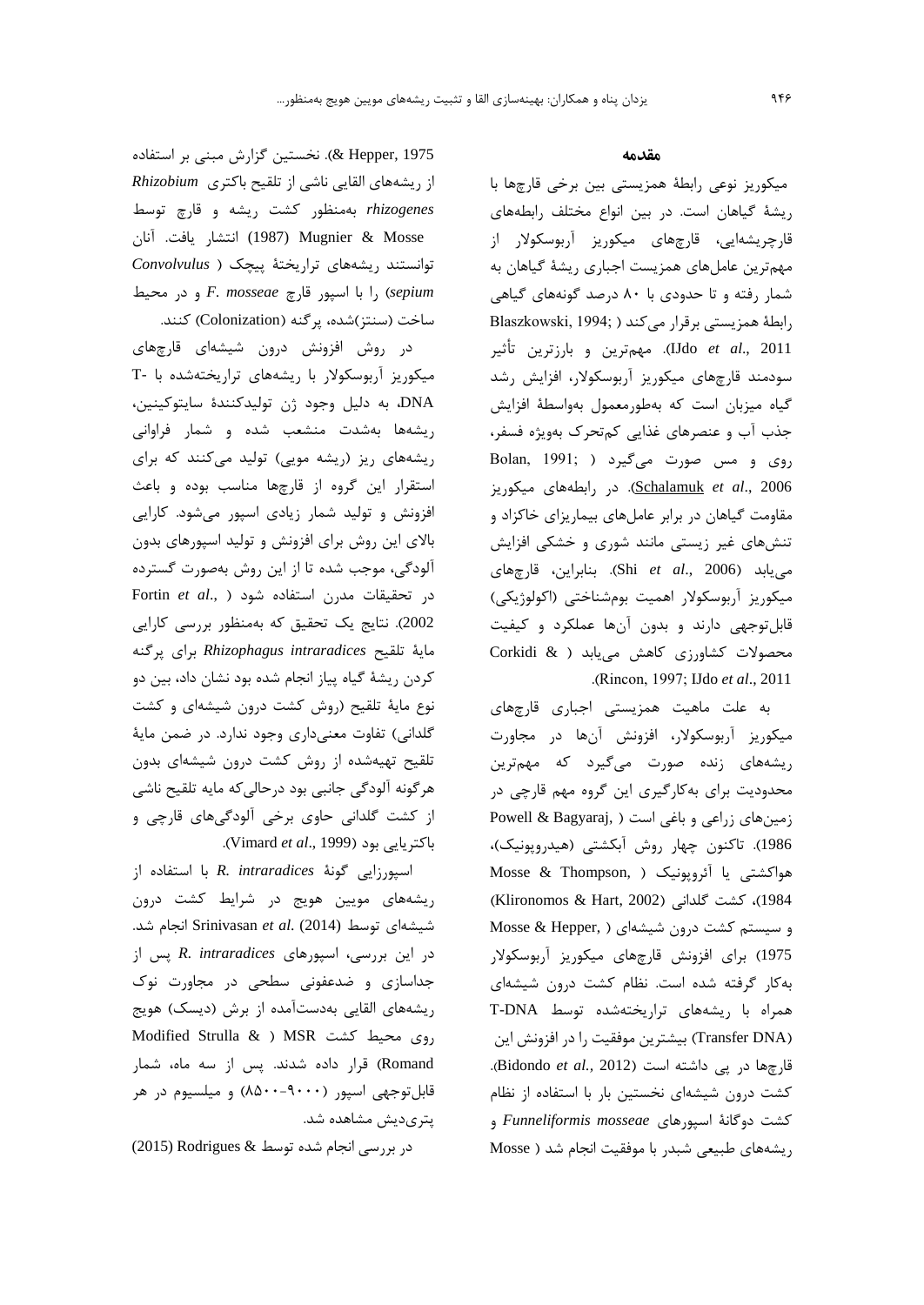Rodrigues، گونهٔ F. mosseae در شرایط درون ریشهای و در مجاورت ریشههای مویین Linum .usitatissimum L با موفقیت رشد و اسپورزایی کرد. آنان بیان کردند، جوانهزنی اسپور، رشد لولهٔ تندش، شناخت میزبان و آغاز تماس ریشه تعیینکنندهٔ موفقيت يا ناموفقت در همزيستي است.

باکتری R. rhizogenes میلهای شکل، گرم منفی، هوازی و خاکزی است که متعلق به خانوادهٔ اين (Giri & Narasu, 2000) است (Giri & Narasu). اين باکتری با انتقال قطعهای از DNA پلاسمیدی خود به گیاهان میزبان، منجر به تغییر ژنتیکی میشود. قطعهای از DNA که از باکتری R. rhizogenes گیاه منتقل میشود را T-DNA و پلاسمید ناقل را که دهندهٔ T-DNA در فرآیند انتقال ژن است، پلاسمید Root-inducing) Ri) می نامند. بهدستآمده از این انتقال، تولید ریشههای مویین در نزدیکی محل تماس و ورود باکتری است. در حالت عادی، کشتهای ریشهای به یک ذخیرهٔ هورمونی برونزا نیازمند بوده و میزان رشد و تولید متابولیتهای ثانویه در آنها بسیار اندک است. ریشههای مویین انشعابهای فراوانی تولید میکنند و میتوان با انتقال بخشهایی از شبکهٔ ریشه در شرایط آزمایشگاهی، کشتهای جدیدی به Bais et al., 2001; Christensen & ) دست آورد Muller, 2009). در سالهای اخیر از گیاه هویج (*Daucus carota L.*) برای آغاز کشت همراه با قارچ قارچریشهٔ آربوسکولار استفاده شده است ( Bidondo et al., 2012). ترکیبی از ریشههای تراریختهٔ هویج و اسپورهای ضدعفونیشدهٔ قارچ قارچریشهٔ آربوسکولار، یک روش مؤثر برای تولید شمار فراوانی اسپور و میسیلیوم فراهم میکند. کشت بافت ریشه امروزه برای تولید میسیلیوم و اسپور در برخی گونههای تجاری قارچهای میکوریز آربوسکولار و در بررسیهای ردهبندی (سیستماتیک) و تبارزایی (فیلوژنی) آنها Fortin et al., 2002; Voets et al., ) كاربرد دارد ( 2009). تاکنون از روشهای مختلفی برای تراریختی (ترانسفورماسیون) استفاده شده است، انتخاب روش به نوع سويهٔ (استرين) باكترى و گياه مورد استفاده بستگی دارد. با توجه به اهمیت مطالب یادشده، این

پژوهش بهمنظور بهینهسازی شرایط رشد برای تولید ریشههای مویین هویج در راستای کشت درون شیشهای قارچهای میکوریز آربوسکولار انجام شد.

# مواد و روشها

### تهية ريزنمونههاي هويج

برای تعیین و انتخاب بهترین ریزنمونه، از دو نوع گیاهچهٔ سترون یا استریل (درون شیشهای) و گلخانهای استفاده شد. بهمنظور تهیهٔ گیاهچهٔ گلخانهای، بذرهای هویج به مدت ده ثانیه در اتانول ۷۰ درصد و پس از آن به مدت ده دقیقه در محلول هیپوکلریت سدیم ۱/۵ درصد ضدعفونی شدند. سپس چند بار با آب مقطر سترون شسته شده و در گلدان با بستر کشت مناسب (خاک، ماسه و پرلایت با نسبت ۰۳:۱) کشت و پس از گذشت سه ماه از رشد گیاهچهها در گلخانه، دمبرگ و ساقههای سالم بهعنوان ريزنمونة گلداني جدا شدند. براي ضدعفوني ریزنمونهها، در آغاز به مدت بیست دقیقه در جریان آب جاری و پس از آن چهار دقیقه در آب حاوی مایع شوینده قرار گرفتند. سپس به مدت ۱۰ تا ۳۰ ثانیه در اتانول ۷۰ درصد و ۱۵ دقیقه در محلول هیپوکلریت سدیم ۱/۵ درصد غوطهور و برای حذف اثر مواد ضدعفونی کننده، با آب مقطر سترون سه تا چهار بار به مدت ۱۵ دقیقه زیر هود شسته شدند. برای تهیهٔ گیاهچهٔ سترون، بذرهای هویج به مدت ۱۵ دقیقه در محلول هیپوکلریت سدیم ۱ درصد قرار گرفته و پس از شستشو با آب مقطر سترون، ٣٠ ثانيه در اتانول ٧٠ درصد غوطهور شدند. شستشوی نهایی با آب مقطر سترون سه بار و هر بار به مدت پنج دقیقه صورت گرفت. بذرهای ضدعفونی شده در محیط کشت MS (Murashige & Skoog) حاوی ۳ درصد ساکارز و ۰/۸ درصد آگار با اسیدیتهٔ معادل ۵/۸-۵/۶ کشت شدند. پتریدیشها به اتاق رشد با شرایط نوری ۱۶ ساعت روشنایی و ۸ ساعت تاریکی و دمای ۱±۲۵ درجهٔ سلسیوس منتقل شدند. یک ماه پس از کشت بذرهای هویج، ریزنمونههای دمبرگ و ریشه از گیاهچههای سترون جدا و بهمنظور سازگاری ریزنمونهها با شرایط همکشتی، ریز نمونهها در محیط کشت MS کشت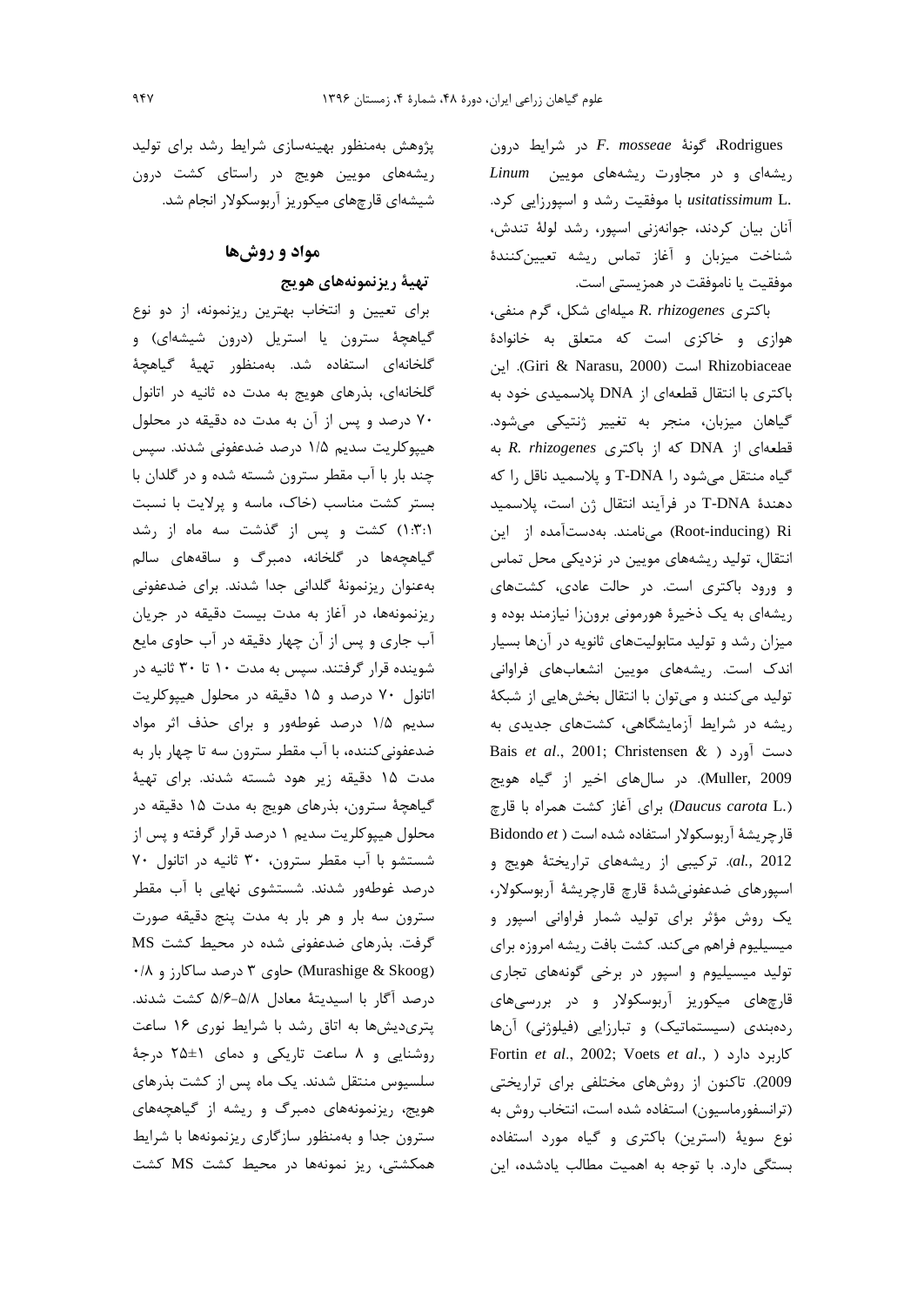داده و پتریدیشها به اتاق رشد با شرایط تاریکی و دمای ۲۵ درجهٔ سلسیوس منتقل و پس از ۴۸ ساعت، ریزنمونهها برای همکشتی آماده شدند.

### تهیه و آمادهسازی جدایههای باکتریایی

بهمنظور بررسی تأثیر سویههای مختلف باکتری بر تولید ریشهٔ مویین و میزان رشد آنها، از سویههای R. rhizogenes و A4 باكترى R. rhizogenes که در القای ریشهٔ مویین توان بیشتری دارند، استفاده شد. سویههای یادشده از مرکز بیوتکنولوژی دانشگاه فردوسی مشهد و کلکسیون باکتریشناسی دانشگاه ولی عصر <sup>(عج)</sup> رفسنجان، تهیه شد. هرکدام از سویههای باکتری روی محیط کشت LB(Luria Bertani) کشت شده و در دمای ۲۵ درجهٔ سلسیوس نگهداری شدند. دروايهاي (سوسپانسيوني) از هر سويه با انتقال همسانهٔ (کلونی) خالص از کشت ۴۸ ساعته باکتری در ۲۰ میلی لیتر محیط کشت مایع LB تهیه و به مدت یک شبانهروز در گردانندهٔ دوار با دمای ۲۸ درجهٔ سلسیوس و سرعت ۱۳۰ دور در دقیقه قرار گرفتند. تأثير سه غلظت ٠/٥، ٠/٧ و ١ از سويههاى MSU ،A4 و ۱۵۸۳۴ بر القای ریشهٔ مویین بررسی شد. برای هر سویهٔ باکتری، چهار تکرار از هر ریزنمونه تهیه شد و پس از کشت شبانهٔ سویههای باکتری در محفظهٔ رشد لرزادار (انكوباتور شيكردار)، غلظت آنها با استفاده از دستگاه طیفسنج نوری (اسپکتروفتومتری) و در طول موج ۶۰۰ نانومتر اندازهگیری شد. سپس بر پایهٔ تأثیر مجموع سویهها بر ریشهزایی، غلظتهای مناسب و بهینه برای همکشتی ریزنمونههای هر دو نوع گیاهچه انتخاب شد. پس از تعیین غلظت بهینه ۱۰ میلی لیتر از دروایهٔ باکتریایی در لولهٔ فالکون به مدت ده دقیقه و با سرعت ۴۰۰۰ دور در دقیقه سانتریفیوژ شدند. به رسوب باقیمانده ۱۰ میلی لیتر آب مقطر سترون اضافه شد و بهمنظور افزایش میزان رشد و همگن سازی دروایهٔ باکتری، به مدت دو ساعت در گردانندهٔ همسان شرایط پیش قرار گرفتند.

R. rhizogenes با باكترى R. rhizogenes برای همکشتی باکتری با ریزنمونههای گلخانهای و

درون شیشهای هویج و تولید ریشهٔ مویین، نقاط مختلف ریزنمونهها با نوک سرنگ انسولین کمی زخمی شده و سپس میزان بسیار کمی از دروایهٔ باكترى با غلظت بهينه (١-٧/٠ =OD در طول موج ۶۰۰ نانومتر) روی محلهای زخم شده، قرار داده شد. تیمار شاهد شامل ریزنمونههایی بود که توسط آب مقطر سترون مايەزنى شدند. سپس ريزنمونەها روى محیط کشت MS کشت شده و به اتاق رشد در شرایط تاریک و دمای ۲۵ درجهٔ سلسیوس منتقل شدند. برای هر تیمار دوازده تکرار در سه پتریدیش از ریزنمونههای گلخانهای و درونشیشهای در نظر گرفته شد.

### حذف آلودگی از سطح ریزنمونهها

پس از گذشت دو روز، بسته به نوع ریزنمونه و باکتری، هالهٔ لعابی (موسیلاژی) از باکتریهای رشد یافته در زیر ریزنمونهها مشاهده شد. برای رفع آلودگی باكتريايي، ريزنمونهها به محيط كشت MS حاوى ۵۰۰ میلیگرم بر لیتر پادزی (آنتیبیوتیک) سفوتاکسیم منتقل شدند. سپس پتریدیشها در دمای ۲۵ درجهٔ سلسیوس و شرایط تاریکی تا زمان ظهور ریشههای مویین نگهداری شدند. برای اطمینان از حذف آلودگی باکتریایی، ریزنمونهها دو تا چهار مرتبه زیرکشت شدند و هر بار با توجه به کاهش آلودگی، غلظت کمتری از پادزی سفوتاکسیم استفاده شد. در پایان قطعههای ۱ سانتیمتری از نوک ریشه جدا و به محیط کشت MS بدون پادزی منتقل شد.

### تأييد تراريختگي ريشههاي مويين

بسرای تأییسد تراریختگسی ریشسههسای مسویین، از واكنش PCR براي افزونش بخشي از ژن rolC استفاده شد. استخراج DNA از ریشههای تراریخته و معمـولی Alaei et ) CTAB هويج با استفاده از روش بهينه شده و از کشتهای ۲۴ ساعته سه سویهٔ باکتری (al., 2009 Ausubel et al., ) با انـدكى تغييـر ( .Ausubel et al 1992) صورت گرفت. ریشههای معمولی هویج بهعنوان R. rhizogenes د سویههای باکتری به عنوان شـاهد (کنتـرل) مثبـت در واکـنش PCR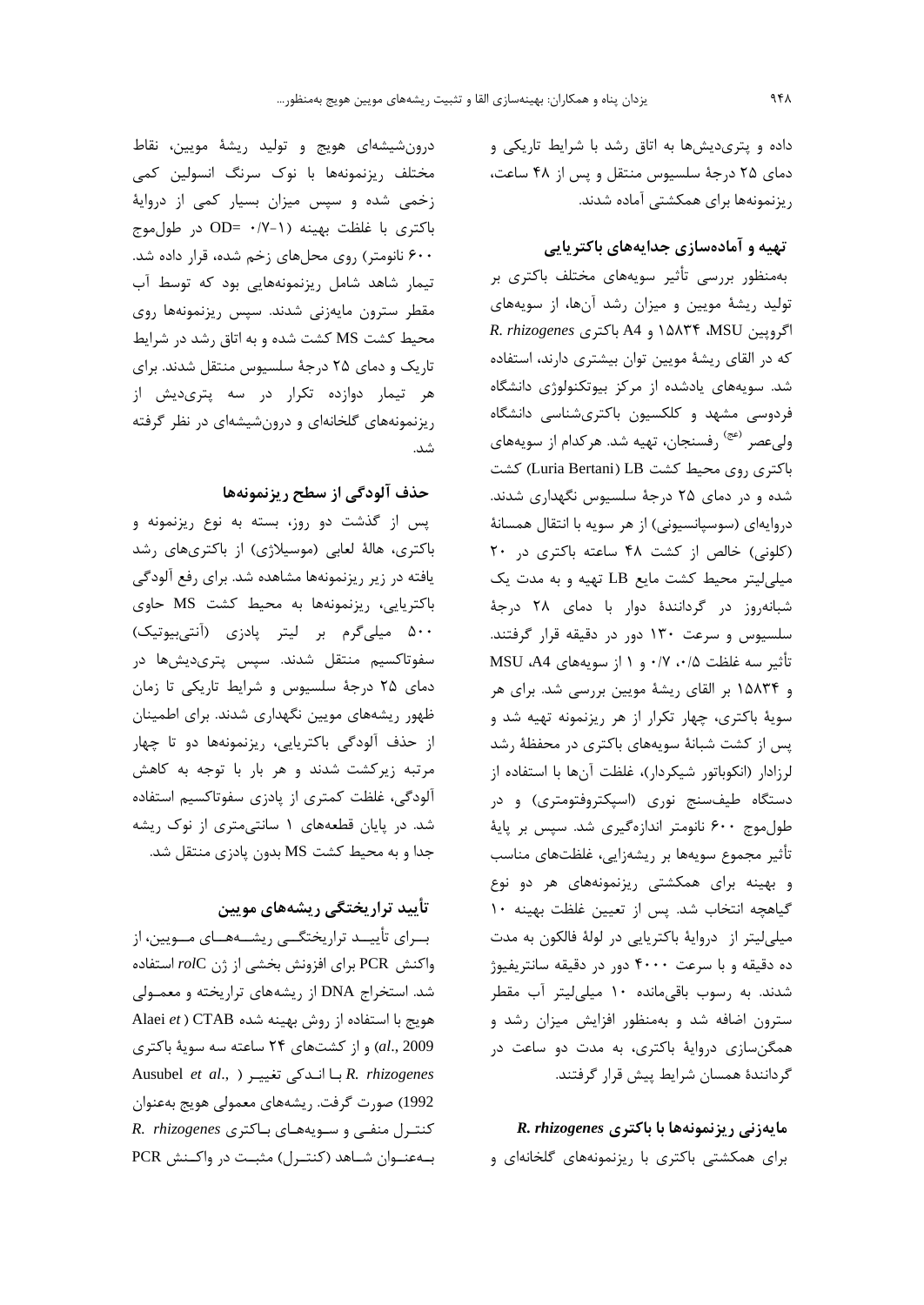استفاده شدند. آغاز گرهای اختصاصی ژن rolC شامل أغــــــــازگر رفــــــــت بـــــــا تــــــــوالى-'5 'CTCCTGACATCAAACTCGTC -3 و آغسازگر TGCTTCGAGTTATGGGTACA -3' استفاده شد (Moshtaghi, 2001). واكنش PCR با حجم نهايي ٢۵ میکرولیتر شـامل ۵/۵ میکرولیتـر آب مقطـر دیـونیزه، ۱۲/۵ میکرولیتـر از مخلـوط واکـنش ( Taq DNA Polymerase Master Mix Red, Amplicon Denmark)، ۱ میکرولیتر آغازگر رفت ۱۰ میکرومولار، ۱ میکرولیتــر آغــازگر برگشــت ۱۰ میکرومــولار و ۵ میکرولیتر DNA استخراج و بنا بر برنامـهٔ دمـایی زیـر انجام شد: واسرشتسازی اولیهٔ DNA با دمای ۹۸ درجهٔ سلسیوس به مدت ۵ دقیقه، ۳۴ چرخه شامل ده ثانیه واسرشت سازی در دمای ۹۸ درجـهٔ سلسـیوس، ٣٠ ثانيه مرحلة اتصال با دماى ۶۰ درجة سلسيوس، یـک دقیقـه مرحلـهٔ گسـترش در دمـای ۷۲ درجـهٔ سلسيوس و در نهايت هفت دقيقـه دمـاى ٧٢ درجـهٔ سلسیوس برای گسترش نهایی.

محصول واكنش PCR در ژل آگارز ۱ درصد با بافر TBE بارگذاری و در اختلاف پتانسیل ۹۰ ولت الكتروفورز شد.

### تأثیر نوع ریزنمونه بر درصد ظهور و تولید ریشهٔ مويين

برای تعیین بهترین ریزنمونه در القای ریشهٔ مویین، از ریزنمونههای ریشه و دمبرگ درونشیشهای و ریزنمونههای دمبرگ و ساقهٔ گلخانهای با چهار تکرار استفاده شد. تولید یا بدون تولید و نیز درصد تولید ریشههای مویین القایی، با شمارش شمار تکرارهای دارای ریشهٔ مویین تولیدشده پس از گذشت سه هفته در هر تیمار بررسی شد.

### میزان رشد ریشههای مویین

پس از تولید ریشههای مویین و اطمینان از حذف باکتری، قطعههای ١ سانتیمتری از این ریشهها انتخاب و در محیط MS کشت شدند. رشد طولی ریشهها هر سه روز یک بار از پشت پتریدیشها و با

نشانه گذاری اندازهگیری شد. آزمایش بهصورت فاکتوریل در قالب طرح کامل تصادفی با سه تکرار و در هر تكرار سه ريزنمونه انجام شد. تجزيهٔ آماري دادهها با استفاده از نرمافزار SAS 9.1 انجام و مقايسة میانگینها با استفاده از آزمون چند دامنهای دانکن در سطح احتمال آماری ۵ درصد محاسبه شد.

### نتايج و بحث

### جوانەزنى بذرها

بذرهای هویج کشتشده در شرایط درونشیشهای، آلودگی کمی داشتند، بنابراین روش مورد استفاده كارايي مناسب داشت. كياهچهٔ كلخانهای سرعت رشد پایینی داشت، بدین منظور چندین گلدان کشت شد. نوع مادهٔ ضدعفونی کننده و روش استفاده از آن بهمنظور پاکسازی ریزنمونه از عامل های آلوده کننده باید بهگونهای انتخاب شود که کمترین آسیب به ریزنمونه وارد شده و از سوی دیگر عاملهای آلوده كننده از بين بروند. بهعبارتديگر، مادهٔ ضدعفونی کننده باید بهاندازهای با ریزنمونه در تماس باشد که تنها انواع میکروبهای سطح ریزنمونه را از بین ببرد و یاختههای ریزنمونهٔ گیاهی نابود نشوند. در بسیاری از بررسیهای انجام شده، از برشهای عرضی هويج به ضخامت ٢ تا ٣ ميلي متر براي القاى ريشة Declerck et al., 1996; ) مويين استفاده شده است .(Fortin et al., 2002; Rezaee Danesh et al., 2006 انتخاب بذر بهعنوان ريزنمونه، بهعلت توليد بافت جوان است که در تماس با مواد ضدعفونیکننده نیستند. بەطورمعمول پوشش بذر پس از ضدعفونی، آلودگی ندارد و اندامهای درونی آن رشد و نمو میکنند (Leifert & Cassells, 2001). نتايج اين پژوهش نيز نشان داد، با استفاده از گیاهچههای بذری هویج میزان آلودگیهای جانبی محیطهای کشت و بافتهای گیاهی در مقایسه با برشهای هویج کمتر است.

## بهینهسازی غلظت، مایهزنی و باکتریزدایی از سطح ريزنمونهها

نتايج بهدستآمده از همكشتىها نشان داد، درواية باکتریای با OD برابر با یک در گیاهچه گلخانهای با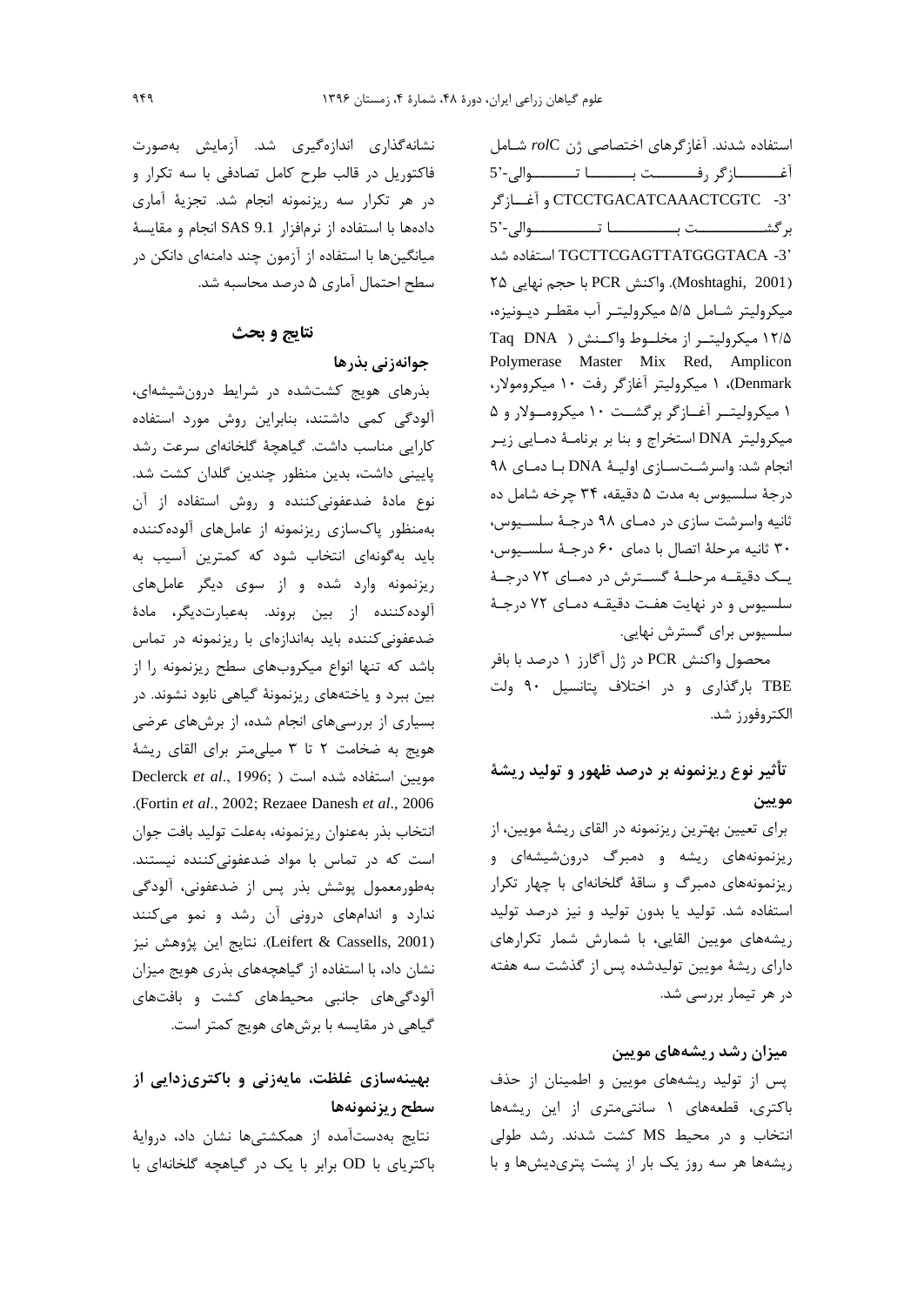۷۵ و ۶۶ درصد موفقیت در ریزنمونههای دمبرگ و ساقه و همچنین غلظت برابر ۰/۷ در گیاهچه آزمایشگاهی با ۷۵ و ۷۵ درصد موفقیت در ریزنمونههای ریشه و ساقه در مقایسه با غلظتهای دیگر، توان بیماریزایی بیشتری داشت.

استفاده از سرنگ برای مایهزنی باکتری، بهعلت کنترل بهتر آلودگی، روش مناسبی است. دو روز پس از مایهزنی، باکتری در زیر ریزنمونهها و در سطح محيط كشت رشد كرده و هالهٔ لعابي اطراف ريزنمونهها بهوجود آورد. اين مرحله (مرحلة همکشتی)، مدتزمانی است که باکتری اجازه می یابد تا القای ریشهزایی را از راه انتقال T-DNA انجام دهد. پس از پایان مرحلهٔ همکشتی، برای حفظ بقای ریزنمونهها لازم است تا باکتری از محیط حذف شود. روش انتقال مستقيم ريزنمونههاى مايهزنى شده با باکتری به محیط کشت MS حاوی ۵۰۰ میلیگرم بر لیتر سفوتاکسیم، در مقایسه با روشهای دیگر مانند حذف سطحی و اولیهٔ باکتری با شستشوی ریزنمونه در آب یا قرار دادن آنها روی کاغذ صافی سترون پیش از انتقال به محیط کشت، مناسبتر بود ( Yazdanpanah et al., 2015). در روشهای یادشده بهعلت تماس همهٔ R. rhizogenes سطح ريزنمونه با درواية باكترى درصد آلودگی ریزنمونه و نیز از بین رفتن بافت گیاهی بهنسبت بالا است. همچنین، میزان آلودگیهای همراه کشت بافت در این روشها نسبت به روش مایهزنی با سرنگ بالاتر است (Yazdanpanah et al., 2015).

شرایط آمادهسازی باکتری و استفاده از آن در غلظت مناسب، در القای بهتر ریشهٔ مویین مؤثر است (Saleh & Thuc, 2009). غلظت باكترى بيشتر از میزان بهینهٔ آلودگی باکتریایی را افزایش میدهد و ریزنمونهها پیش از تولید ریشهٔ مویین از بین میروند. باكترى R. rhizogenes بهطورمعمول به گياه ميزبان خود در محل زخم حمله میکند. زخم دو اثرگذاری در رابطه با آلودگی R. rhizogenes دارد: اول اینکه محلی را ایجاد میکند که یاختههای آن برای ترمیم بافت زخم بهشدت در حال تقسیم یاختهای هستند. دوم به تأثیر زخم در آزاد شدن متابولیتهای فنلی وابسته به القاكنندههايي مربوط مى شود كه توسط

باکتری شناسایی شده و ژنهای مورد نیاز برای انتقال DNA فعال می شوند. بنابراین زخم ایجادشده باید بهگونهای باشد که بافت گیاه را تخریب نکند و فضای مناسبی برای ورود باکتری فراهم کند ( Mishra & .(Ranjan, 2008).

### زمان ظهور ریشههای مویین

زمان ظهور ریشههای مویین در ریزنمونههای گلخانهای و درونشیشهای متفاوت بوده و در یک بازهٔ زمانی بهنسبت گسترده ظاهر شد. بهطوری که نخستین ریشههای مویین در ریزنمونهٔ دمبرگ و ریشهٔ درون شیشهای در روز هشتم و در ریزنمونهٔ دمبرگ گلخانهای در روز دهم و در ریزنمونهٔ ساقهٔ گلخانهای در روز سیزدهم از زمان همکشتی ظاهر شد و این روند تا سه هفته بعد ادامه داشت. بهطوركلي بيشتر ریزنمونهها در هفتهٔ دوم پس از همکشتی آغاز به تولید ریشهٔ مویین کردند. ریختشناختی (مورفولوژی) ریشههای مویین ناشی از دو نوع گیاهچه در سویههای مختلف باکتری بنا بر ویژگیهای مورد انتظار شامل رشد سریع با انشعابهای زیاد بود. اما ریشههای مويين القاشده روى ريزنمونههاى گلخانهاى در مقايسه با ریزنمونههای درونشیشهای اندکی ضخیمتر و انشعابهای آن بیشتر بودند (شکل ۱).

در ریزنمونههای ریشه و دمبرگ درونشیشهای دو نوع ریشه مشاهده شد که نوع اول ریشههای معمولی با رشد آهسته و انشعابهای کم بودند. نوع دوم ریشههای تراریخته بودند که در مقایسه با ریشههای معمولی هویج اندکی ضخیمتر، رشد سریع با انشعابهای زیاد و بدون زمین گرایی داشتند (شکل ۲). ریشههای نوع اول در تيمار كنترل ريشه پس از ده روز و در تیمار کنترل دمبرگ، پس از ۲۱ روز مشاهده شدند. ریشههای تراریخته در مقایسه با ریشههای معمولی انشعابهای بیشتری دارند که دلیل آن بهاحتمال زیستساخت (بیوسنتز) بیشتر اکسین در این ریشهها است. در تأیید این فرض گزارش شده است که وجود ژن مولد سایتوکینین در T-DNA و افزایش زیست ساخت آن در گیاه و همچنین ورود ژنهای خارجی بهویژه ژن مولد اكسين توسط باكترى R. rhizogenes به گياه،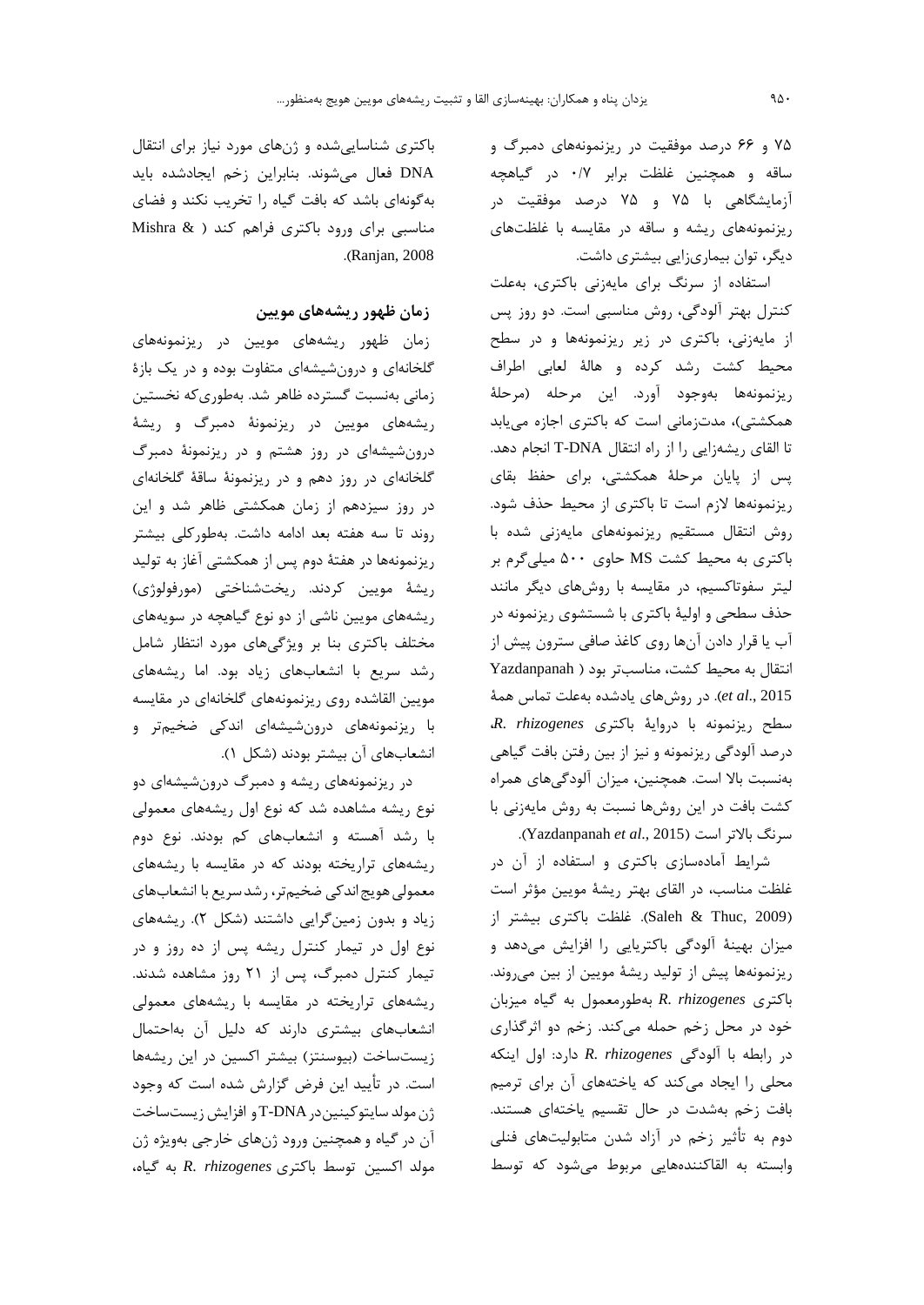باعث بر هم زدن تعادل هورمونهای گیاهی شده که خود باعث القای ریشه در گیاه، کاهش غالبیت انتهایی

Mercuri et al., ) و افزايش شمار انشعابها مى شود .(2001; Taiz & Zeiger, 2002



شکل ۱. ریختشناختی ریشههای تراریختهٔ ناشی از ریزنمونههای گلخانهای (A و B) و درون شیشهای (C و D). Figure 1. The morphology of hairy roots obtained from greenhouse (A and B) and in vitro (D and C) explants.



شکل ۲. A) ریشههای تراریخته با شمار زیادی انشعابهای جانبی. B) ریشههای غیر تراریخته. Figure 2. A) Transgenic roots with many lateral branches. B) Non-transgenic roots.

درونشیشهای) در پاسخ گیاه به مایهزنی باکتری مؤثر بود که یکی از دلایل این امر میتواند توان ریزنمونه باشد. گیاهچههای رشد یافته در شرایط سترون و اتاقک رشد، کم رشد بودند و ساقه و برگهای آن بسیار نازک و ظریف بود که این حالت درصد تولید ريشهٔ مويين را تحت تأثير قرار مىدهد. ريزنمونههاى درونشیشهای و گلخانهای هویج در شرایط تاریکی عمر بیشتری در محیط کشت داشتند و در نتیجه تولید ریشهٔ مویین که متأثر از جوانی و شاداب بودن ریزنمونههاست، بیشتر بود. در شرایط روشنایی

از نظر محل رویش ریشههای مویین در ریزنمونههای دمبرگ گلخانهای و درونشیشهای، در آغاز دمبرگ (نزدیک به برگ) نسبت به قسمت پایینی آن، واکنش بهتری به مایهزنی باکتری نشان داد. این پدیده احتمال دارد بهعلت فراوانی آوندهای حاوی آب و مواد غذایی در ابتدای دمبرگ باشد که مواد غذایی لازم برای تولید و رشد ریشههای مویین فراهم میشود. در مورد ریزنمونههای ریشهٔ درونشیشهای و ساقهٔ گلخانهای، تفاوت قابلتوجهی در محل مایهزنی مشاهده نشد. شرایط رشدی (گلخانهای یا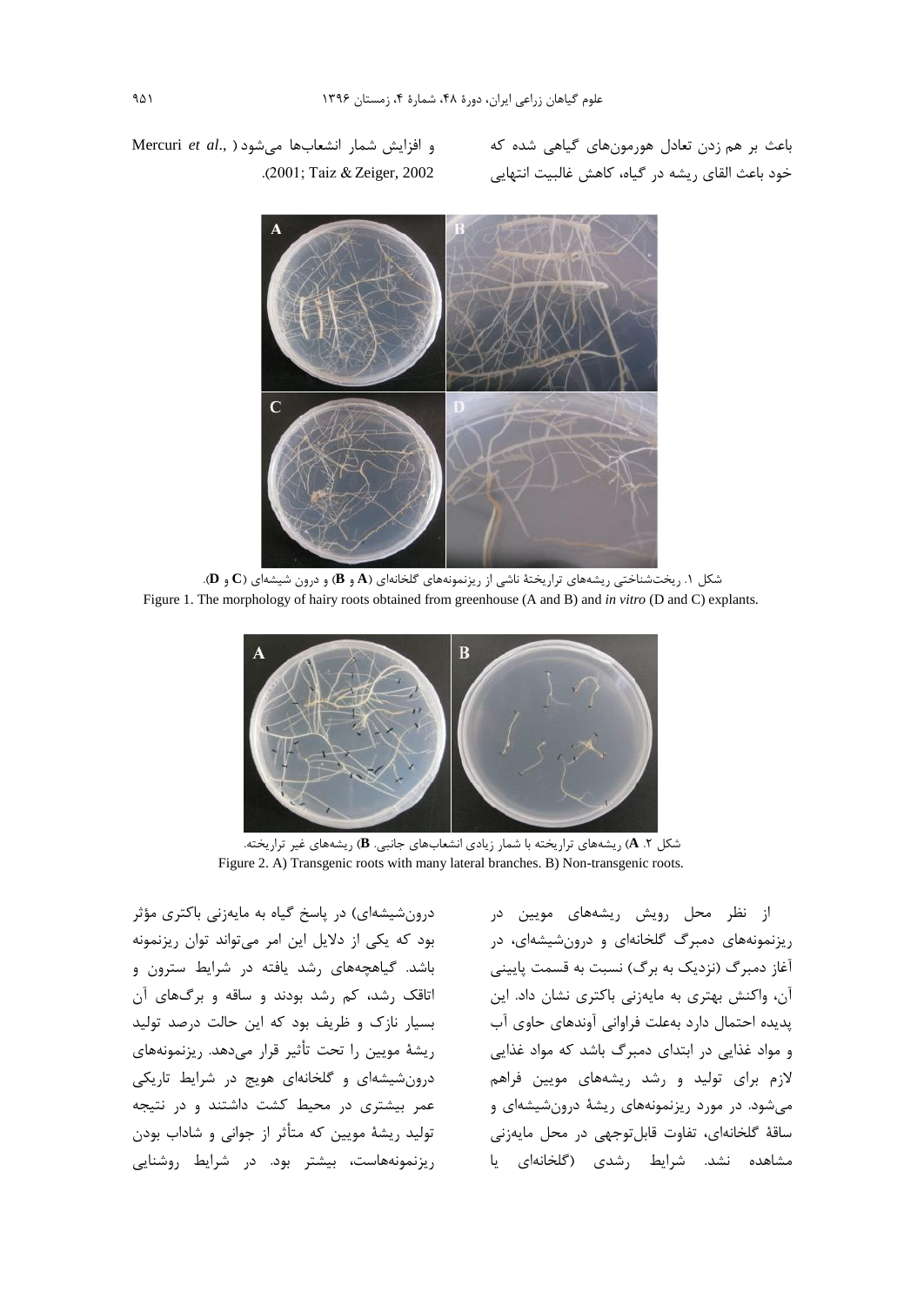ریزنمونهها ضعیفتر و در مقابل آلودگی باکتریایی حساس تر شدند. در نتیجه بازدهٔ ریشهزایی در این نمونهها كاهش يافته يا در صورت القاى ريشهٔ مويين به دليل ضعيف بودن بافت نمونه، گياه قادر به حفظ آن نيود.

### تأیید تراریختگی ریشههای مویین

اگرچه رشد سریع همراه با تولید انشعابهای فراوان در محیط کشت بدون هورمون نشاندهندهٔ تراریختگی ریشههای مویین بود، برای بررسی ماهیت تراریختگی این ریشهها و تأیید ثبات T-DNA وارد شده از باکتری به ريزنمونهها، واكنش PCR انجام شد.  $R.$  rhizogenes نتايج بهدستآمده از PCR، حضور قطعه ۶۱۲ جفت باز را نشان داد که ماهیت تراریختهٔ ریشههای مورد

 $\bf{B}$ 

نظر را تأييد كرد (Moshtaghi, 2001). در چاهک مربوط به ریشههای طبیعی هویج، هیچ نواری مشاهده نشد (شکل ۳). بهمنظور حذف باکتری و نبود یاختههای باکتریایی در ریشههای تراریخته، دو تا چهار مرتبه زیرکشت انجام شد. برای اطمینان از حذف کامل آلودگی باکتریایی در ریشههای مویین، میزانی از آنها با کاردک (اسکالیل) در آب مقطر سترون خرد شد. آنگاه میزان کمی از آب حاوی ریشه با لوپ برداشته و روی محیط کشت LB کشت شد. همچنین EB حند قطعه ریشهٔ تراریخته روی محیط کشت کشت و پتریدیشها در شرایط تاریکی به مدت ۴۸ تا ۷۲ ساعت نگهداری شدند. نبود رشد باکتری در محیط کشت نشان داد، باکتری بهصورت کامل از , یشههای مویین حذف شده است.

 $\mathbf{A}$ 



شکل ۳. تکثیر ژن rolC در ریشههای مویین ناشی از ریزنمونههای درونشیشهای (A) و گلخانهای (B) Figure 3. Amplification of  $rolC$  gene in hairy roots obtained from in vitro (A) and greenhouse (B) explants.

M) نشانگر اندازهٔ ۱۰۰ DNA (جفت باز. R) ريشهٔ مويين القاشده روی ريشهٔ درونشيشهای. P) ريشهٔ مويين القاشده روی دمبرگ درونشيشهاي و گلخانهاي. S) ريشهٔ مويين القاشده روي ساقهٔ گلخانهاي. "C) قطعهٔ تكثير شده از DNA باكتري R. rhizogenes سويهٔ A4. CT) نبود تكثير قطعة مورد انتظار از DNA ريشة طبيعي

> S1 ،R1 و P1) قطعة تكثير شده مربوط به DNA استخراجي از ريشة مويين ناشي از سوية A4. 22، 52 و P2) قطعة تكثير شده مربوط به DNA استخراجي از ريشة مويين ناشي از سوية MSU. 33 R3 و P3) قطعة تكثير شده مربوط به DNA استخراجي از ريشة مويين ناشي از سوية ٨٥٨٣٤.

> > تأثیر سویههای مختلف باکتری بر میزان ظهور ریشەھای مویین

ازآنجاکه میزان رشد از مهمترین ملاکها در انتخاب ریشهٔ مویین برای انجام تحقیقات و همچنین کاربرد تجاری این قارچها است، گزینش مؤثرترین سویهٔ

باکتری برای تراریزش در رقم (واریتهٔ) گیاهی مورد  $R.$  نظر، ضروری است. بنابراین تأثیر سه سویهٔ باکتری rhizogenes برای تولید ریشهٔ مویین از گیاهچههای گلخانهای و درونشیشهای هویج سه هفته پس از همکشتی، بررسی شد. نتایج نشان داد، سویههای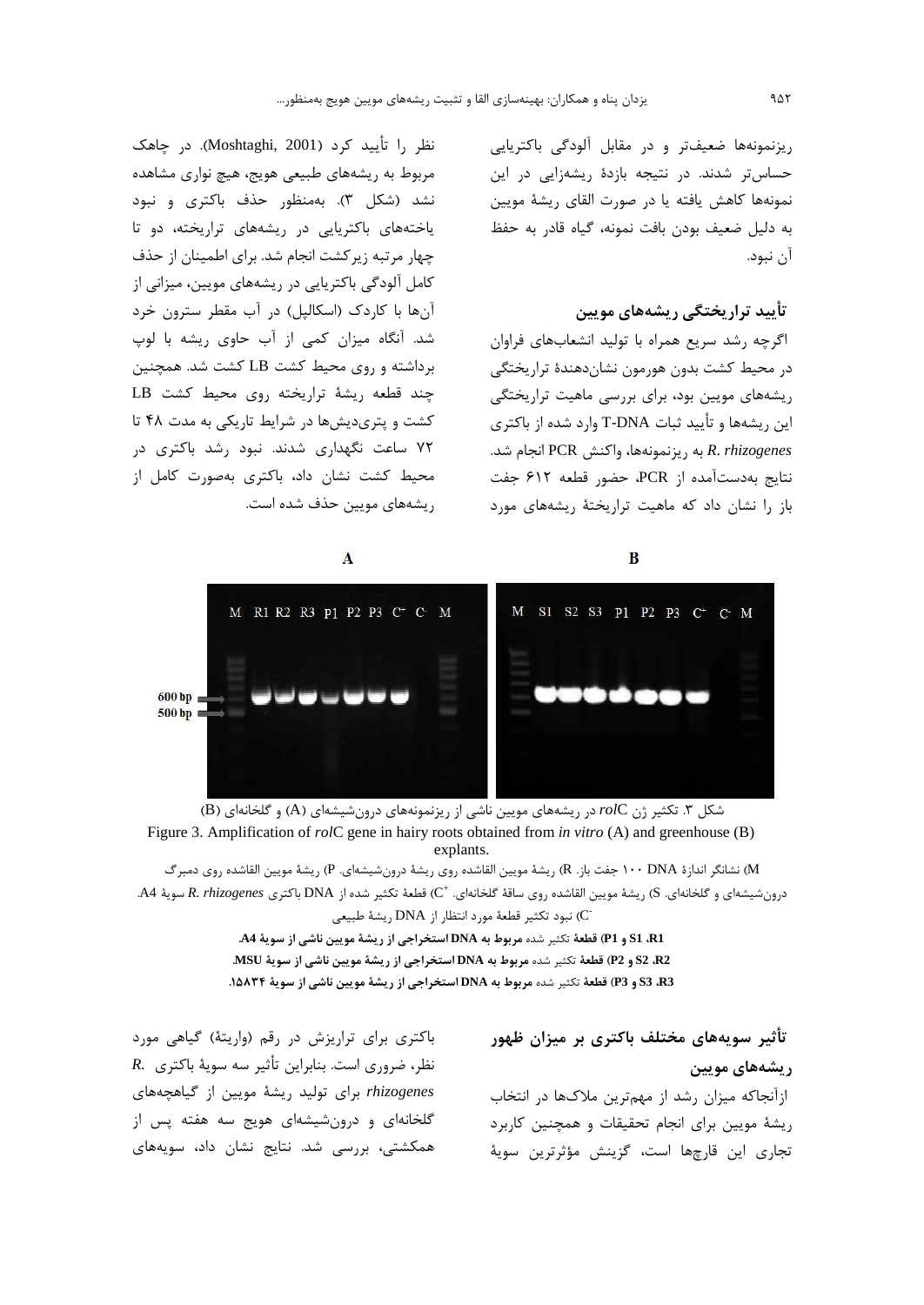باکتری در ایجاد تراریختگی کارایی متفاوتی داشتند. از بین سه سویه بررسیشده، سویهٔ ۱۵۸۳۴ با میانگین ۷۰ درصد در ریزنمونهٔ دمبرگ گلخانهای بیشترین و سویهٔ A4 با میانگین ۲۰ درصد در ریزنمونهٔ دمبرگ درونشیشهای، کمترین میزان تولید ریشهٔ مویین را در

گیاهچههای گلخانهای و درونشیشهای داشتند. همچنین بین سویهٔ MSU و ۱۵۸۳۴ در گیاهچهٔ درونشیشهای اختلاف معنے داری وجود نداشت (شکل  $\mathcal{A}$ 



ستونهای دارای حرفهای مشترک، تفاوت معنیداری در سطح احتمال ۵ درصد بر پایهٔ آزمون چند دامنهای دانکن ندارند. Figure 4. The effects of bacterial strain on hairy root production in in vitro (A) and greenhouse (B) explants. Columns with the same letters are not significantly different at  $P \le 0.05$  according to Duncan's Multiple Range Test.

1998). در بررسی قابلیت انتقال ژن به کمک سه Capsicum) به گیاه فلفل قرمز R. rhizogenes frutescens)، سويهٔ A13 را بهعنوان مستعدترين سويه معرفی کردند. بنابراین، بهبود بیماریزایی باکتری و آمادگی یاختهٔ گیاهی، در افزایش احتمال انتقال -T DNA به یاختهٔ گیاهی نقش بسزایی دارد.

سويههاى مختلف باكترى R. rhizogenes بر ياية نوع اوپین به انواع مختلف تقسیمبندی می شوند. بنا بر مشاهدههای بهدستآمده، سویههای گروه اگروپین (برای مثال سویههای TR105، MSU ،LBA9402 R1000، 15834، A2-83T، A4، 15834) در ایجاد بیماریزایی و القای ریشهٔ مویین توان بیشتری در مقايسه با سويههاى گروه مانويين (8196، TR101، TR7) و اکتویین و غیره دارند. این امر احتمال دارد به علت حضور دو يا چند ناحيهٔ T-DNA مجزا در پلاسمید Ri این باکتری باشد که منجر به افزایش شانس انتقال T-DNA به ژنگان (ژنوم) گیاه میزبان و در نتیجه افزایش توان بیماریزایی این سویهها مي شود (Nilsson et al., 1997). عملكرد يايين سوية

برای استفاده از باکتری R. rhizogenes در انتقال ژن به گیاهان، موارد آزمایشی مختلفی از جمله شرایط محیط کشت باکتری و گیاه، استفاده از سویهٔ مناسب باکتری که نژادگان (ژنوتیپ) گیاهی مورد نظر را به نحو مطلوب آلوده كند و انتقال T-DNA باكترى به گیاه با فراوانی مناسب باید بهینهسازی شوند. بدیهی است، اینکه نه همهٔ سویهها قابلیت انتقال <sub>ژن</sub>های مربوط به ریشهزایی را دارند و نه همهٔ گیاهان آمادهٔ De Buck et al., ) بذیرش ژن بیگانه و باززایی هستند 1998). دلیل این پدیده چندان مشخص نیست و تنها می توان گفت که چنین حالتی در قالب اثر متقابل گیاه-پاتوژن قابل بحث است که یک رقم گیاهی یاسخهای متفاوتی به نژادهای مختلف یکگونهٔ بیماریزا میدهد. توانایی یک سویه بستگی به ساختار أن دارد كه بهطور حتم) (Virulance) vir کارایی این ژنها در برخی سویهها بیشتر از دیگران خواهد بود (Georgiev et al., 2007)؛ از سوی دیگر، درصد ریشهزایی به میزان تأثیرگذاری یا نفوذ باکتری ) Yamakawa et al. اوی بافت هدف بستگی دارد

 $\bf{B}$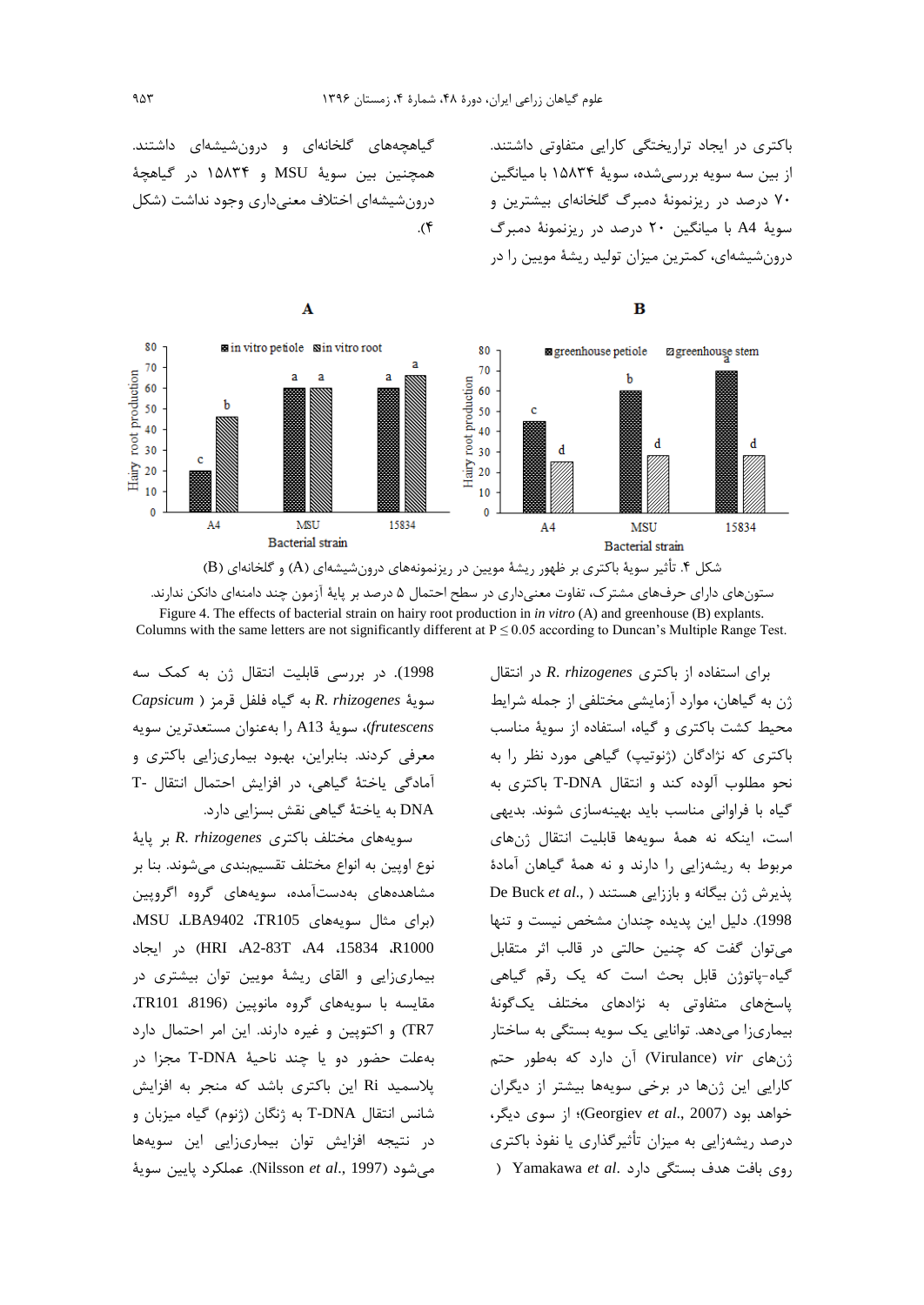A4 می تواند بهدلیل حضور دُزهای مختلفی از -T DNA باکتری در یاختههای گیاهی و یا بیان متفاوت Ryuyen et ) باکتری در آنها باشد ( Nguyen et al., 1992). بديهي است كه انتخاب يك سوية باکتریایی برای تولید کشتهای ریشهٔ تراریخته به گونهٔ گیاهی وابسته است و باید بهصورت تجربی تعیین شود.

# تأثیر نوع ریزنمونه (گیاهچه درونشیشهای و گلخانهای) بر موفقیت القای ریشهٔ مویین

درصد تولید ریشههای تراریختهٔ ناشی از سویههای  $R.$  rhizogenes باکتری R. rhizogenes باکتری

دارای ریشهٔ مویین پس از گذشت سه هفته بررسی شد. نتایج نشان داد، از بین ریزنمونهها، دمبرگ گلخانهای و ریشهٔ درونشیشهای به ترتیب با میانگین ۵۸ و ۵۷ درصد بیشترین و ساقهٔ گلخانهای با میانگین ۲۷ درصد، کمترین درصد تولید ریشهٔ مویین را دارند. بین دمبرگ گلخانهای و ریشهٔ درونشیشهای اختلاف معنیداری وجود نداشت و در مقایسه با دو ریزنمونهٔ دیگر، مناسبتتر بود (شکل ۵). بنا بر نتایج بهدستآمده، ریزنمونههای درونشیشهای در مقایسه با ریزنمونههای گلخانهای در القای ریشهٔ مویین موفقتر بودند.



ستونهای دارای حرفهای مشترک، تفاوت معنیداری در سطح احتمال ۵ درصد بر پایهٔ آزمون چند دامنهای دانکن ندارند. Figure 5. The effects of explants type on hairy root induction

Columns with the same letters are not significantly different at  $P \le 0.05$  according to Duncan's Multiple Range Test.

> حساسیت گونههای گیاهی به سویههای باکتری R. rhizogenes بسيار متفاوت است و ممكن است یک گونهٔ گیاهی به یک سویهٔ باکتری حساس نباشد اما به سويهٔ ديگر واكنش نشان دهد. هويج گياهي دولپه و غنی از ترکیبهای فنلی و کربنی است که این امر موجب شده تاکنون همهٔ رقمهای بررسی شده این R. گیاه، از طریق مایهزنی با سویههای مختلف rhizogenes ريشة مويين توليد كنند. البته ميزان القای ریشهٔ مویین توسط سویههای مختلف و حساسيت رقمهاى مختلف هويج، متفاوت بوده است (Baranski, 2008). بررسی های اخیر نشان داده است، نوع ریزنمونه، اندازه و سن آنها در زمان مایهزنی به

میزان زیادی بر رشد ریشههای مویین و موفقیت فرآيند مايەزنى، تأثير مىگذارد ( ,Shi & Kintzios 2003; Milen et al., 2007). در یک بررسی بهمنظور توليد ريشة مويين در گياه هورت بنگال ( Gmelina arborea)، نخستین برگ (کوتیلدون)های گیاهی نسبت به دیگر اندامها و همچنین برگهای اولیهٔ پنج روزه نسبت به دیگر سنین کوتیلدونی موفقتر بودند .(Dhakulkar et al, 2005).

اندازهگیری میزان رشد ریشههای مویین القاشده روی گیاهچههای درونشیشهای و گلخانهای برای محاسبه این عامل، میزان رشد ریشههای مویین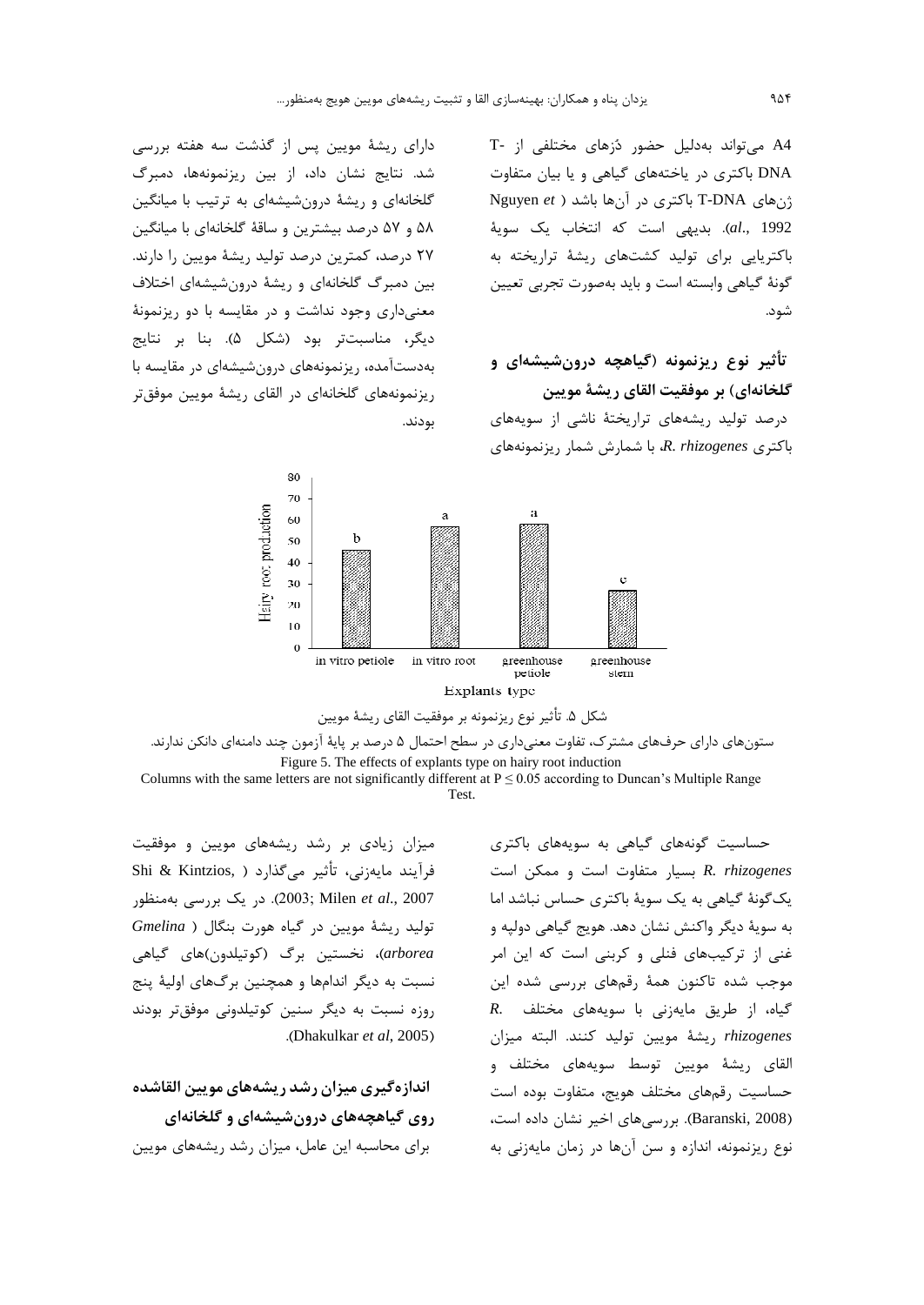چهارم و پنجم بیشتر از دو سویهٔ دیگر بود. در ریزنمونههای دمبرگ درونشیشهای و ساقهٔ گلخانهای میزان رشد ریشههای مویین ناشی از سویهٔ MSU نسبت به سویههای A4 و ۱۵۸۳۴ بهطور معنیداری بیشتر بود. روند رشدی ریشههای مویین ناشی از سویهٔ MSU و ۱۵۸۳۴ در ریزنمونهٔ دمبرگ گلخانهای تا حدودي يكسان بود.

پس از اطمینان از حذف باکتری در پنج نوبت با فاصلهٔ زمانی هر سه روز اندازهگیری شد. در این بازهٔ زمانی، روند رشدی ریشهها افزایشی بودهٔ اما در هر دوره برای هر سویه نوسان داشت که می تواند به ثبات ژنتیکی ژنگان بیماری;ای آنها مربوط باشد (شکلهای ۶ و ۷). در ریزنمونهٔ ریشهٔ درونشیشهای، عملکرد سه سویه تا حدودی همانند یکدیگر بود اما میزان رشد ریشههای مویین ناشی از سویهٔ MSU در مرحلهٔ

B

B



 $\mathbf{A}$ 



شکل ۶. روند رشدی ریشههای مویین ناشی از ریزنمونههای ریشه (A) و دمبرگ (B) درونشیشهای. Figure 6. The growth rate of hairy roots obtained from *in vitro* root (A) and petiole (B) explants.



شکل ۷. روند رشدی ریشههای مویین ناشی از ریزنمونههای ساقه (A) و دمبرگ (B) گلخانهای Figure 7. The growth rate of hairy roots obtained from greenhouse stem (A) and petiole (B) explants.

سه سویهٔ مختلف باکتری در جدولهای ۱ و ۲ آورده شده است. در گیاهچهٔ درونشیشهای، اثر متقابل سویهٔ باکتری و ریزنمونه از لحاظ آماری در سطح احتمال ۵ درصد معنى دار شد. نتايج نشان داد، كمترين ميزان

پس از پایان اندازهگیری، مجموع رشد ریشههای مويين مربوط به هر تيمار در اين بازة زمانى بهدست آمد. نتايج تجزية واريانس مقايسة رشد ريشههاى تراریختهٔ ناشی از ریزنمونههای هر دو نوع گیاهچه با

Crowth rate (cm)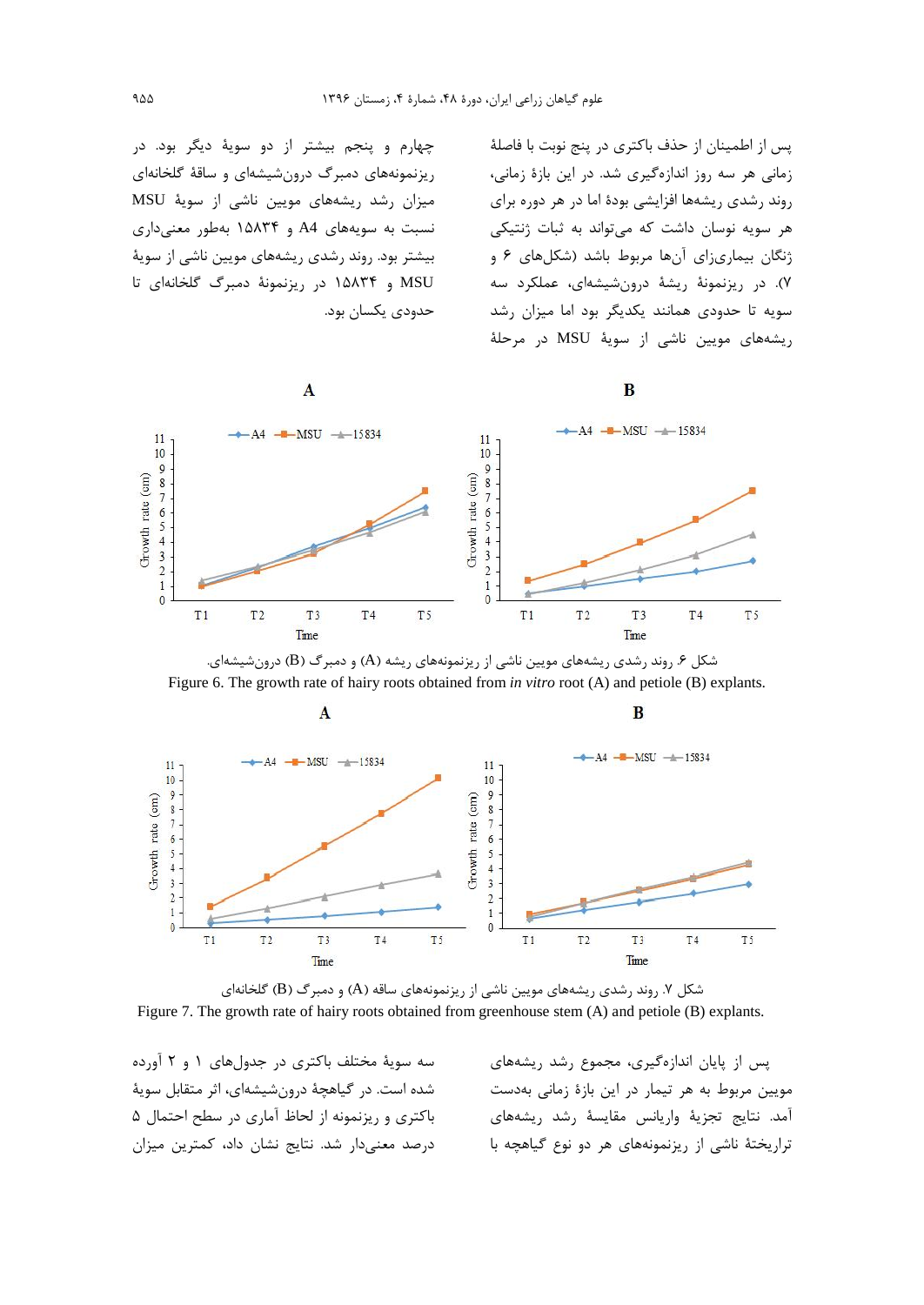رشد مربوط به ریشههای مویین ناشی از سویهٔ A4 در ریزنمونهٔ دمبرگ و بیشترین میزان رشد مربوط به ریشههای مویین ناشی از ریزنمونههای دمبرگ و ریشه با سويهٔ MSU بود (شكل ۸). همچنين بين , یزنمونههای دمبرگ و ریشه با باکتری MSU و ریزنمونهٔ ریشه با باکتری A4 تفاوت معنیداری وجود نداشت. نتایج بهدستآمده از مقایسهٔ رشد ریشههای القاشده در ریزنمونههای گلخانهای نشان داد، اثر متقابل سویهٔ باکتری و ریزنمونه از لحاظ آماری در سطح ۱ درصد معنیدار هستند. کمترین میزان رشد در ریشههای القاشده روی ریزنمونهٔ ساقه توسط سویهٔ A4 و بیشترین میزان رشد در ریشههای مویین ناشی

از MSU و در ریزنمونهٔ ساقه مشاهده شد (شکل ۹). میزان رشد ریشههای مویین ناشی از دو سویهٔ ۱۵۸۳۴ و MSU در ریزنمونهٔ دمبرگ گلخانهای تفاوت معنى دارى نداشتند.

در بررسیهای انجام شده تفاوت رشد زیادی در بین ریشههای مویین ناشی از سویههای مختلف باکتری مشاهده شد. دلیل اصلی این تفاوت هنوز مشخص نشده است و تنها دلایلی همچون حضور غلظتهای مختلفی از T-DNA باکتری در یاختههای تراریخته و یا بیان متفاوت ژنهای T-DNA باکتری در یاختههای گیاهی توسط محققان بیان شده است .(Akramian  $et$   $al., 2008$ )





Columns with the same letters are not significantly different at  $P \le 0.05$  according to Duncan's Multiple Range Test.

> جدول ١. نتايج تجزيهٔ واريانس مربوط به مقايسهٔ رشد نهايي ريشهٔ مويين در ريزنمونههاي درون شیشهای در سویههای باکتریایی

Table 1. ANOVA result of growth rate compare of hairy roots obtained from in vitro explants in bacterial strains

| Growth rate<br>(cm) | DF | Source           |
|---------------------|----|------------------|
| Final growth        |    |                  |
| $14/13**$           | 2  | Bacteria         |
| $13/67**$           | 1  | Explant          |
| $4/9*$              | 2  | Bacteria*Explant |
| 0/8                 | 12 | Error            |
| 15/59               | -  | Coeff Var        |

\*\*\*: به ترتیب تفاوت معنیدار در سطح احتمال ۵ و ۱ درصد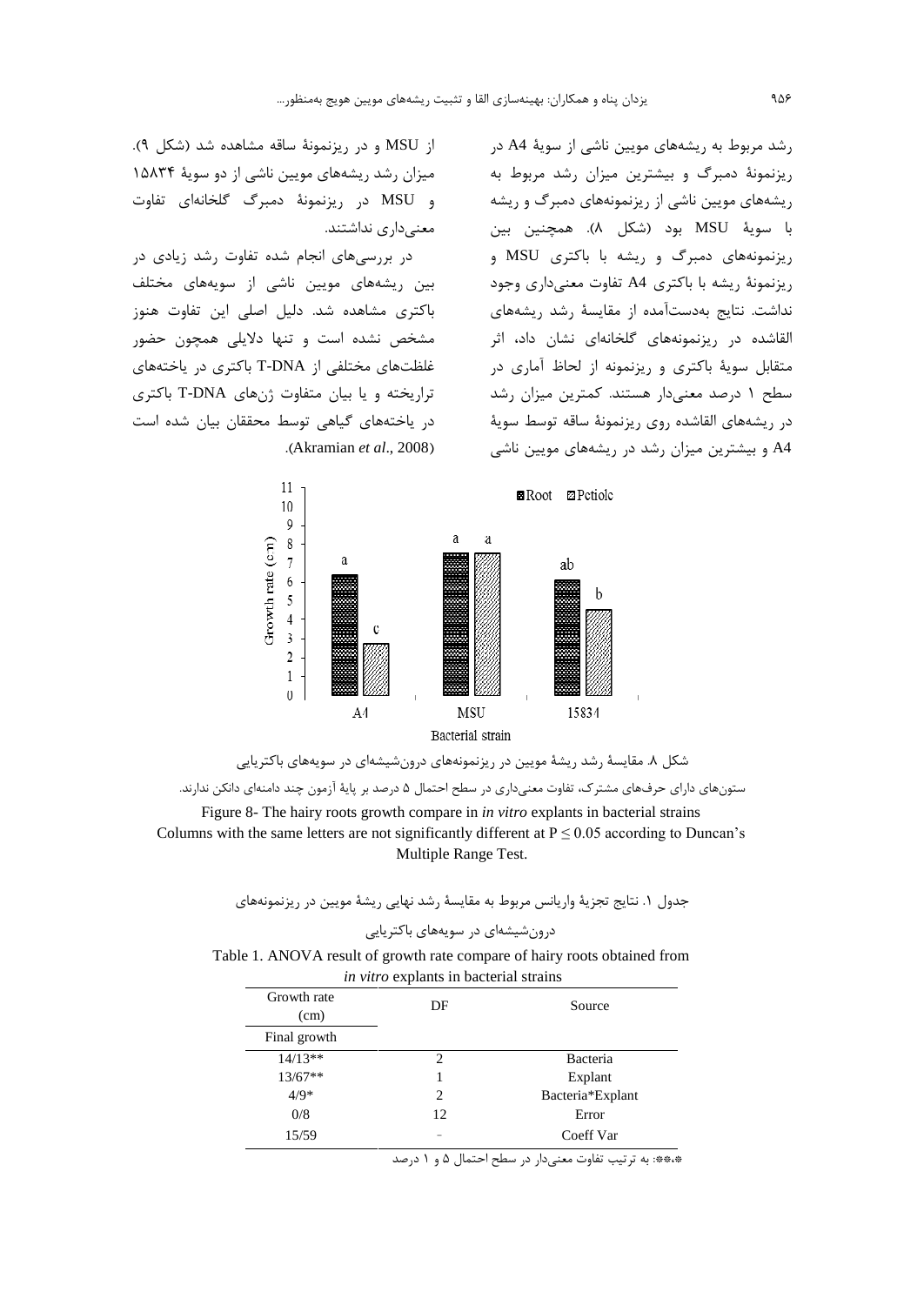\*\*.\*: Significant difference at 1 and 5 percent respectively.



شکل ۹. مقایسهٔ رشد ریشهٔ مویین در ریزنمونههای گلخانهای در سویههای باکتریایی

ستونهای دارای حرفهای مشترک، تفاوت معنیداری در سطح احتمال ۵ درصد بر پایهٔ آزمون چند دامنهای دانکن ندارند. Figure 9. The hairy roots growth compare in greenhouse explants in bacterial strains.

Columns with the same letters are not significantly different at  $P \le 0.05$  according to Duncan's Multiple Range Test.

جدول ۲. نتایج تجزیهٔ واریانس مربوط به مقایسهٔ رشد نهایی ریشهٔ مویین در ریزنمونههای

گلخانهای در سویههای باکتریایی

Table 2. ANOVA result of growth rate compare of hairy roots obtained from greenhouse explants in bacterial strains

| Growth rate<br>(cm) | DF | Source           |
|---------------------|----|------------------|
| Final growth        |    |                  |
| $38/91**$           | 2  | Bacteria         |
| $5/91**$            |    | Explant          |
| $25/36**$           |    | Bacteria*Explant |
| 0/057               | 12 | Error            |
| 5/3                 |    | Coeff Var        |

\*\*: تفاوت معنىدار در سطح احتمال ١ درصد

\*\*: Significant difference at 1 percent.

دمبرگ گلخانهای، بیشترین توانایی تولید ریشهٔ مویین دارد. از میان ریزنمونههای گلخانهای و درونشیشهای، دمبرگ گلخانهای و ریشهٔ درونشیشهای با میانگین تولید ۵۸ و ۵۷ درصد نسبت به ریزنمونههای دیگر در القاي ريشة مويين مناسبتر بودند. همچنين بالاترين میزان رشد ریشههای مویین در ریزنمونهٔ ساقهٔ گلخانهای با سویهٔ MSU مشاهده شد. نتیجه گیری کلی

نتایج این بررسی نشان داد، هویج گیاه مناسبی برای القای ریشهٔ مویین بوده و میتواند درصد بالایی از R. ریشههای تراریخته را از طریق مایهزنی با rhizogenes تولید کند. استفاده از سویههای مختلف باكترى R. rhizogenes در اين بررسي نشان داد، سويهٔ ۱۵۸۳۴ با میانگین تولید ۷۰ درصد در ریزنمونهٔ

#### **REFERENCES**

- 1. Akramian, M., Tabatabaei, S. M. F. & Mirmasoumi, M. (2008). Virulence of different strains of Agrobacterium rhizogenes on genetic transformation of four Hyoscyamus species. American-Eurasian Journal of Agricultural and Environmental Sciences, 3(5), 759-763.
- 2. Alaei, H., Baeyen, S., Maes, M., Hofte, M. & Heungens, K. (2009). Molecular detection of Puccinia horiana in Chrysanthemum x morifolium through conventional and real-time PCR. Journal of Microbiological Methods, 76(2), 136-145.
- 3. Ausubel, F., Brent, R., Kingston, R., Moore, D., Seidman, J., Smith, J. & Struhl, K. (1992). Current Protocols in Molecular Biology. Greene and Wiley. Brooklyn, NY.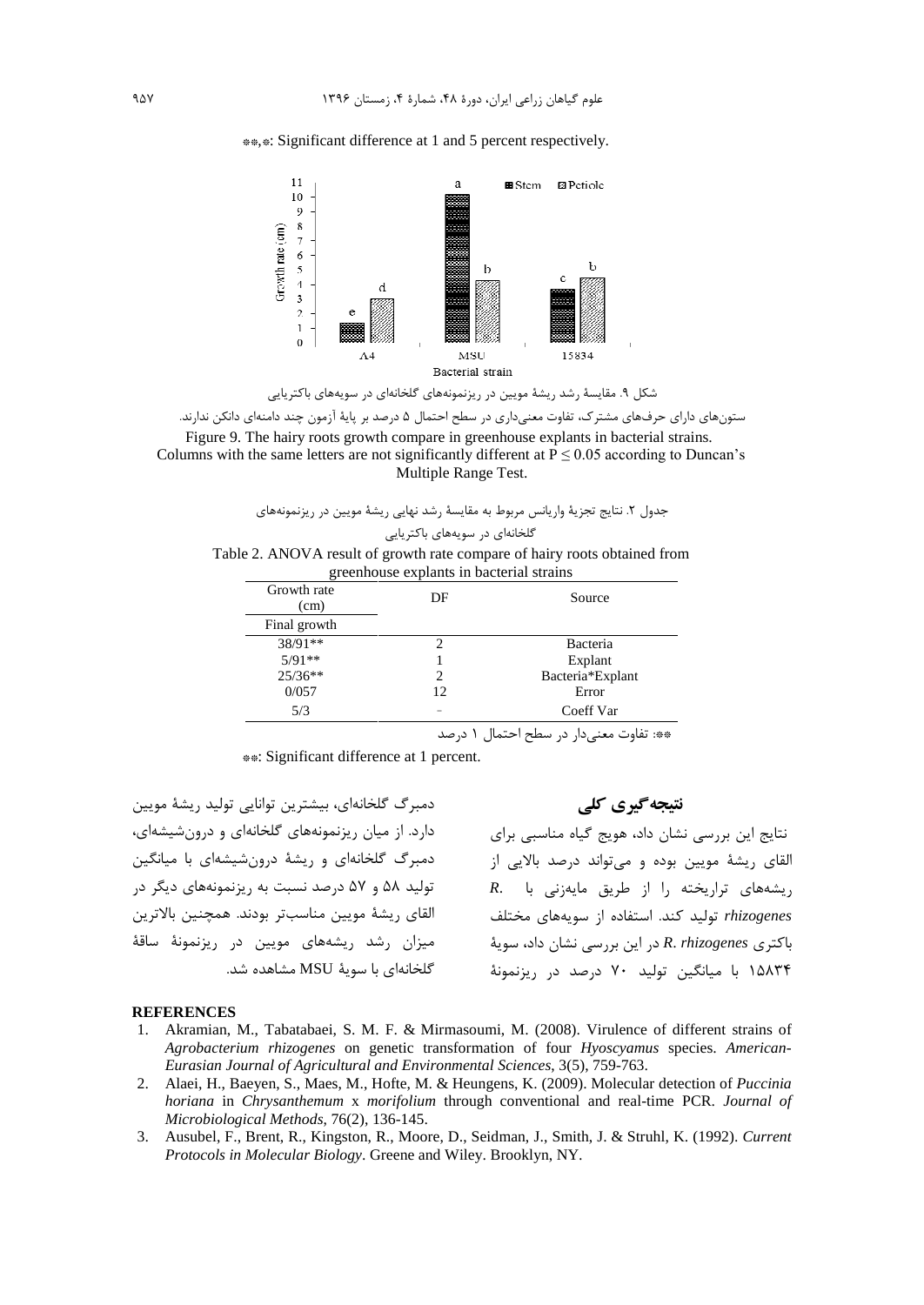- 4. Bais, H. P., Loyola-Vargas, V. M., Flores, H. E. & Vivanco, J. M. (2001). Root-specific metabolism: the biology and biochemistry of underground organs. *In Vitro Cellular and Developmental Biology-Plant*, 37(6), 730-741.
- 5. Baranski, R. (2008). Genetic transformation ofcarrot (*Daucus carota*) and other *Apiaceae* species. *Transgenic Plant Journal*, 2(1), 18-38.
- 6. Bidondo, L. F., Pergola, M., Silvani, V., Colombo, R., Bompadre, J. & Godeas,A. (2012). Continuous and long-term monoxenic culture of the arbuscular mycorrhizal fungus *Gigaspora decipiens* in root organ culture. *Fungal Biology*, 116, 729-735.
- 7. Blaszkowski, J. (1994). Arbuscular fungi and mycorrhizae (Glomales) of the Hel Peninsula, Poland. *Mycorrhiza*, 5(1), 71-88.
- 8. Bolan, N. (1991). A critical review on the role of mycorrhizal fungi in the uptake of phosphorus by plants. *Plant and Soil*, 134(2), 189-207.
- 9. Christensen. B. & Muller, R. (2009). The use of *Agrobacterium rhizogenes* and its *rol* genes for quality improvement in ornamentals. *European Journal of Horticultural Science*, 74, 275-287.
- 10. Corkidi, L. & Rincon, E. (1997). Arbuscular mycorrhizae in a tropical sand dune ecosystem on the Gulf of Mexico. *Mycorrhiza*, 7(1), 17-23.
- 11. De Buck, S., Jacobs, A., Van Montagu, M. & Depicker, A. (1998). *Agrobacterium tumefaciens* transformation and cotransformation frequencies of Arabidopsis thaliana root explants and tobacco protoplasts. *Molecular Plant-Microbe Interactions*, 11(6), 449-457.
- 12. Declerck, S., Strullu, D. G. & Plenhette, C. (1996). *In vitro* mass production of the arbuscualr mycorrhizal fungus *Glomus versiforme* associated with RiT-DNA transformed carrot roots. *Mycological Research*, 100, 1237-1242.
- 13. Dhakulkar, S., Ganapathi, T., Bhargava, S. & Bapat, V. (2005). Induction of hairy roots in *Gmelina arborea* Roxb. and production of verbascoside in hairy roots. *Plant Science*, 169(5), 812-818.
- 14. Fortin, J. A., Becard, G., Declerck, S., Dalpe, Y., St-Arnaud, M., Coughlan, A. P. & Piche, Y. (2002). Arbuscular mycorrhiza on root-organ cultures. *Canadian Journal of Botany*, 80(1), 1-20.
- 15. Georgiev, M. I., Pavlov, A. I. & Bley, T. (2007). Hairy root type plant *in vitro* systems as sources of bioactive substances. *Applied Microbiology and Biotechnology*, 74(6), 1175-1185.
- 16. Giri, A. & Narasu, M. L. (2000). Transgenic hairy roots: recent trends and applications. *Biotechnology Advances*, 18(1), 1-22.
- 17. IJdo, M., Cranenbrouck, S. & Declerck, S. (2011). Methods for large-scale production of AM fungi: past, present and future. *Mycorrhiza*, 21, 1-16.
- 18. Klironomos, J. N. & Hart, M. M. (2002). Colonization ofroots by arbuscular mycorrhizal fungi using different sources of inoculum. *Mycorrhiza*, 12(4), 181-184.
- 19. Leifert, C. & Cassells, A. (2001). Microbial hazards in plant tissue and cell cultures. *In Vitro Cellular and Developmental Biology-Plant*, 37(2), 133-138.
- 20. Mercuri, A., Bruna, S., De Benedetti, L., Burchi, G. & Schiva, T. (2001). Modification of plant architecture in *Limonium* spp. induced by *rol* genes. *Plant Cell, Tissue and Organ Culture*, 65(3), 247-253.
- 21. Milen, I., Atanas, I. & Pavlov, B. (2007). Hairy root type plant *in vitro* systems as sources of bioactive substances. *Applied Microbiology and Biotechnology*, 74, 1175-85. 247-253.<br>
21. Milen, I., Atanas, I. & Pavlov, B. (2007). Hairy root type plant in vitro systems as sources of<br>
bioactive substances. Applied Microbiology and Biotechnology, 74, 1175-85.<br>
22. Mishra, B. N. & Ranjan, R. (200
- production of secondary metabolites. *Biotechnology and Applied Biochemistry*, 49(1), 1-10.
- 23. Moshtaghi, N. (2001). *Hairy root production by Agrobacterium rhizogenes on Datura stramonium and compare growth rate to normal roots*. M.Sc. Thesis. In Biotechnology, Ferdowsi University of Mashhad. (In Farsi).
- 24. Mosse, B. & Hepper, C. (1975). Vesicular-arbuscular mycorrhizal infections in root organ cultures. *Physiological Plant Pathology*, 5(3), 215-223.
- 25. Mosse, B. & Thompson, J. (1984). Vesicular-arbuscular endomycorrhizal inoculum production. I. Exploratory experiments with beans (*Phaseolus vulgaris*) in nutrient flow culture. *Canadian Journal of Botany*, 62(7), 1523-1530.
- 26. Mugnier, J. & Mosse, B. (1987). Vesicular-arbuscular infections in Ri-T-DNA transformed roots grown axenically. *Phytopathology*, 77, 1045-1050.
- 27. Nguyen, C., Bourgaud, F., Forlot, P. & Guckert, A. (1992). Establishment of hairy root cultures of *Psoralea* species. *Plant Cell Reports*, 11, 424-427.
- 28. Nilsson, O., Tuominen, H., Sundberg, B. & Olsson, O. (1997). The *Agrobacterium rhizogenes rol*B and *rol*C promoters are expressed in pericycle cells competent to serve as root initials in transgenic hybrid aspen. *Physiologia Plantarum*, 100(3), 456-462.
- 29. Powell, C. L. & Bagyaraj, D. J. (1984). *VA Mycorrhiza*. CRC Press Inc. Boca Raton, Florida, USA.